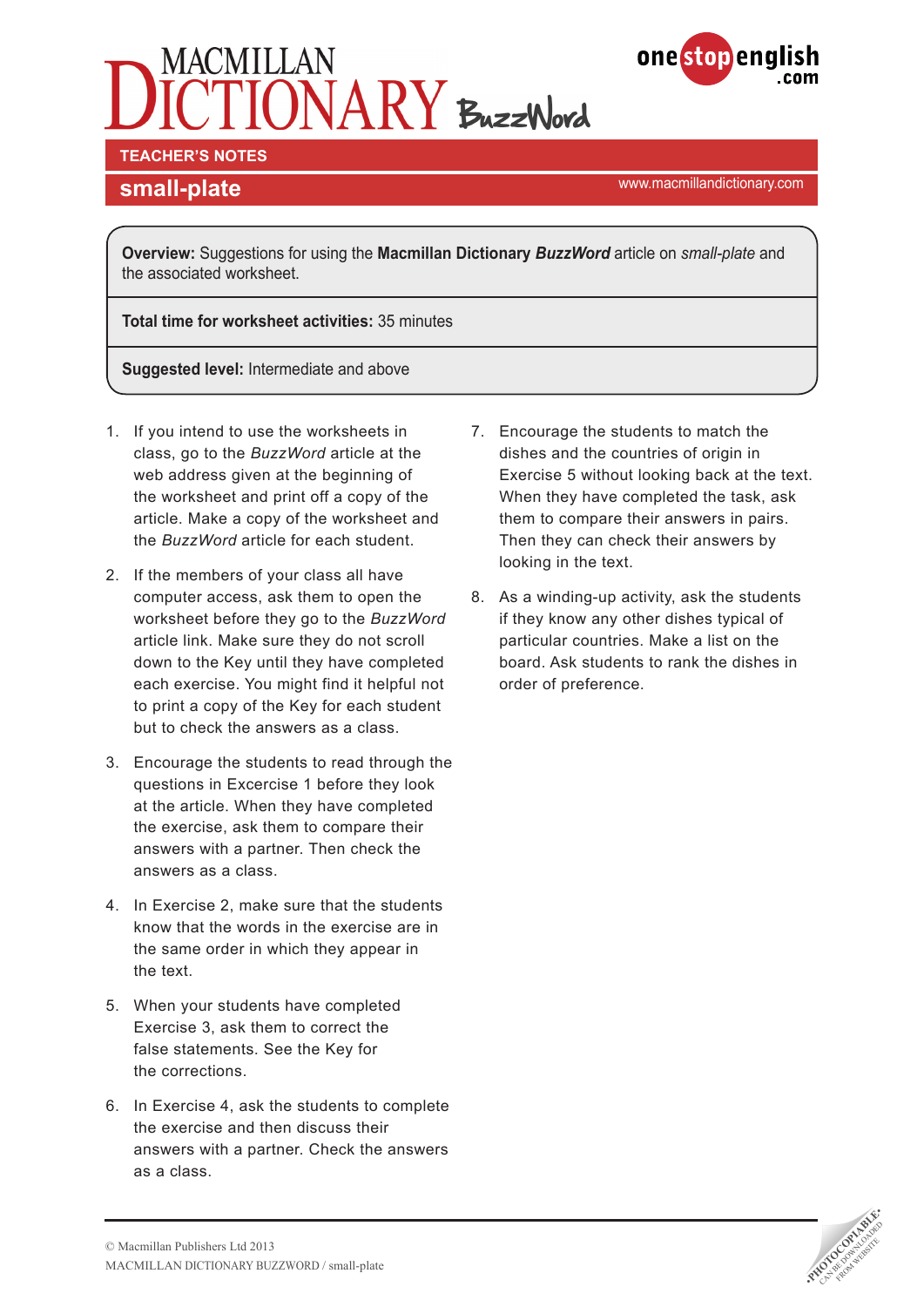



www.macmillandictionary.com **small-plate**

Go to the **Macmillan Dictionary** *BuzzWord* article at: <http://www.macmillandictionary.com/buzzword/entries/small-plate.html>

# **1 Find the information**

#### **Read the** *BuzzWord* **article on** *small-plate* **and answer these questions.**

- 1. What is *small-plate*?
- 2. When did the expression *small-plate* first appear?
- 3. Why, according to the article, might the *small-plate* concept be better for your health?
- 4. What other terms are used in the article for the expression *small-plate dining*?
- 5. Why, according to the author, are s*mall-plate dining* restaurants booming?
- 6. Why do *small-plate dining* restaurants suit professional lifestyles?

## **2** Find the word

#### **Look in the text and find the following words. The first letters of the words or phrases are given. The words are in the order in which they appear in the text.**

- 1. an adjective meaning *relating to food and how to cook it* c\_\_\_\_\_\_\_\_\_\_\_\_\_\_\_
- 2. a verb meaning *to become gradually less or smaller over a period of time until almost nothing remains*  $\mathsf d$
- 3. a noun meaning *a particular style of cooking* c\_\_\_\_\_\_\_\_\_\_\_\_\_\_
- 4. an adjective meaning *relating to skilful cooking and the enjoyment of good food* g\_
- 5. a verb often used in journalism meaning *to give someone or something a particular name or description* d\_\_\_\_\_\_\_\_\_\_\_\_\_\_\_
- 6. a two-word phrasal verb meaning *to cost someone a particular amount of money*
	- $s$  b

## **3 Comprehension check**

#### **Are these statements true (T) or false (F) according to the text?**

- 1. *Small plate* is only used as an adjective.
- 2. *Small-plate* is only used to refer to small but appetizing dishes such as Spanish tapas.
- 3. *Small-plate* collocates with a number of different nouns.
- 4. Restaurants specializing in *small-plate dining* have experienced a boom in recent years.
- 5. The *Small Plate Movement* emerged in the USA in 2000.
- 6. Medical and marketing research indicated that smaller plates lead to a smaller food intake.

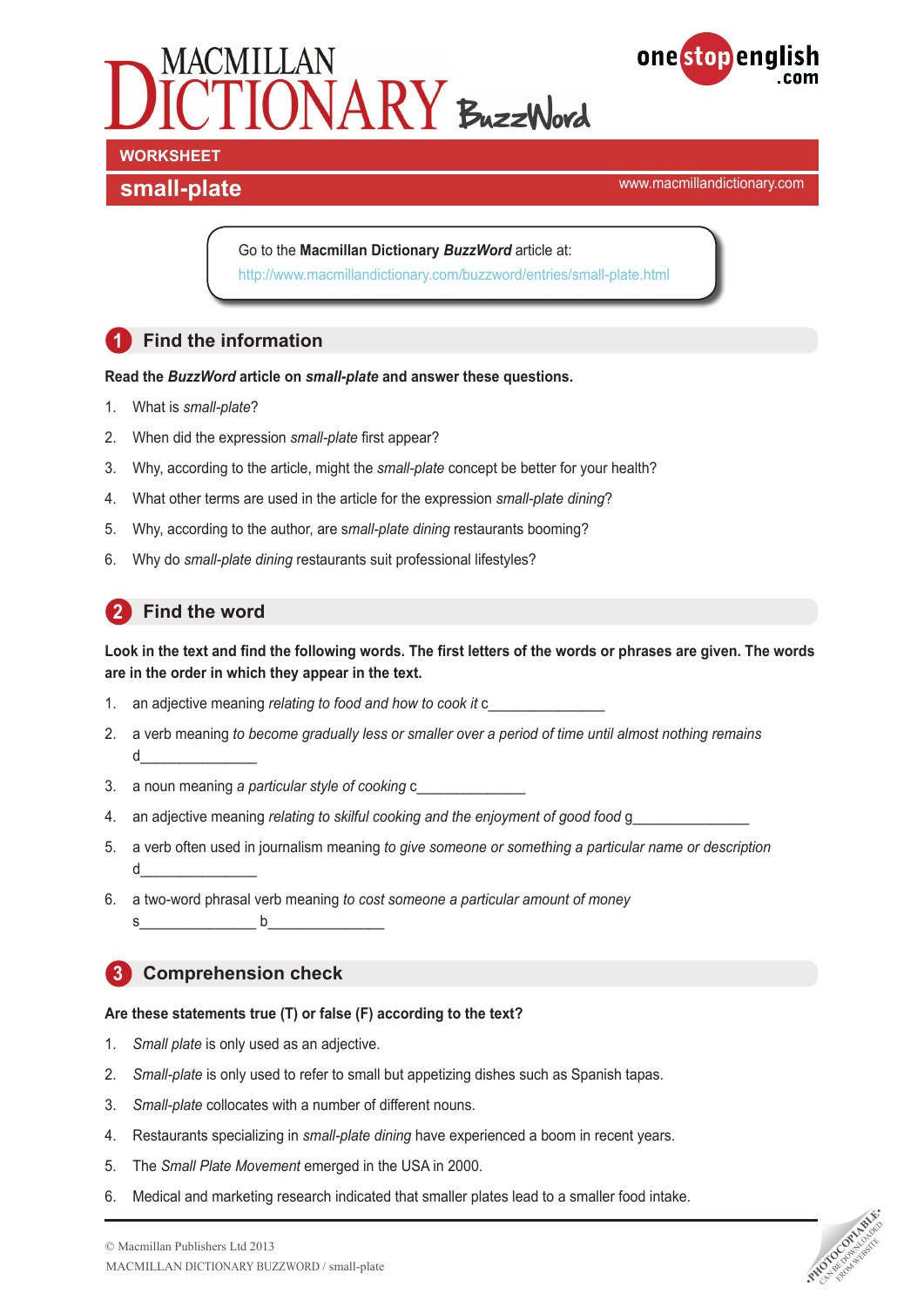



**small-plate small-plate small-plate small-plate smaller**  $\mathbb{R}^n$  **and**  $\mathbb{R}^n$  **and**  $\mathbb{R}^n$  **and**  $\mathbb{R}^n$  **and**  $\mathbb{R}^n$  **and**  $\mathbb{R}^n$  **and**  $\mathbb{R}^n$  **and**  $\mathbb{R}^n$  **and**  $\mathbb{R}^n$  **and**  $\mathbb{R}^n$  **and \mathbb{R}** 

#### **4 Idiomatic expressions**

| Match the words in the left-hand column with the definitions in the right-hand column. |  |
|----------------------------------------------------------------------------------------|--|
|----------------------------------------------------------------------------------------|--|

1. full-blown a. valuable and difficult to find 2. pit stop b. eating small amounts of food regularly instead of eating large meals 3. ray of hope c. stop being careful and do something risky 4. grazing d. in its most complete and developed form 5. throw caution to the wind e. something that makes you feel slightly happier or more hopeful in a difficult situation 6. at a premium f. a short stop during a long journey in order to get food

# **5 Typical foods**

**Match the foods with their countries of origin. Then check your answers in the text.**

- 1. dim sum a. Italy
- 2. tapas b. Greece/Turkey
- 3. antipasti c. China
- 4. mezze d. Spain